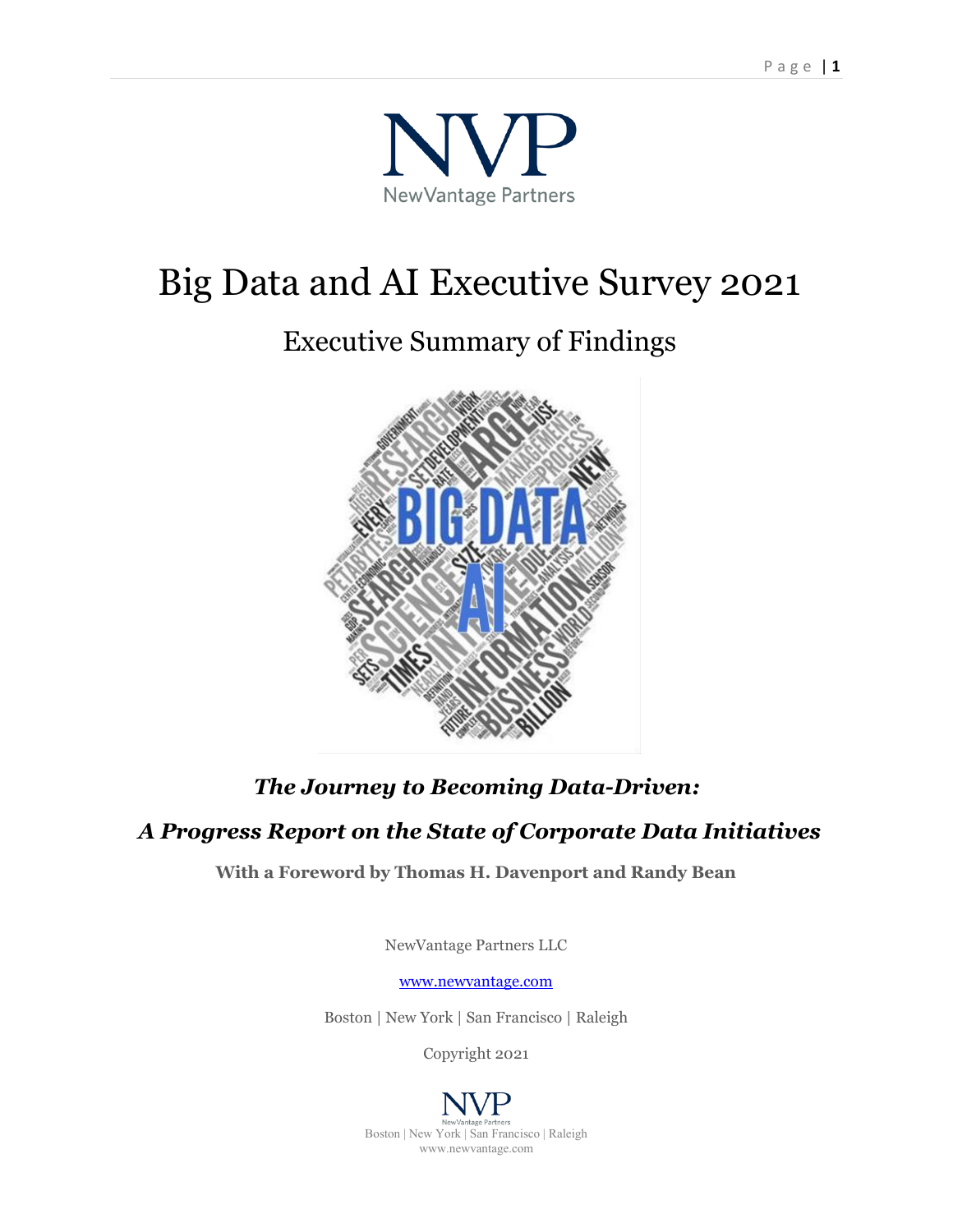# Foreword

It has been nearly a full decade since this executive survey was first launched in 2012. Much progress has been made, but which work remains to be done. The theme for this year's survey findings might be "dogged optimism despite COVID and culture." The COVID-19 pandemic seems to have posed few substantial obstacles for Big Data and AI within the participating firms, many of which are in relatively pandemic-resistant industries like banking and healthcare. It is notable that just under 10% of respondents said their company would spend less on data and AI initiatives because of COVID, and 31% will spend more. Presumably, data and AI programs have benefitted from increased spending on digital migration initiatives by companies during the pandemic.

Cultural change, however, seems a more significant barrier to long-term success. Over the years this survey has been conducted, we have commented on the challenge of changing corporate cultures in a more data-driven direction. This year's findings exhibit that challenge to an even greater degree. All questions relating to the long-term progress of corporate data initiatives exhibited declines from 2019 and 2020 levels, a disappointing development. Less than half of companies noted success in these key metrics of progress:

- **•** Driving innovation with data
- Competing on data and analytics
- Managing data as a business asset
- Forging a data culture
- Creating a data-driven organization.

In the latter two categories, just under a quarter say they have achieved these cultural goals. In addition, a slightly increased percentage from last year -- now 92% -- attribute the "principal challenge to becoming data-driven" to people, business processes, and culture, with only 8% identifying technology limitations as the barrier.

These are extraordinary results. They strongly suggest the need for change in the focus of data executives toward programs that address data culture, literacy, and decision-making—even at the expense of technology initiatives. We have noted several senior data leaders who are now emphasizing the creation of data-driven cultures, but we do not see enough of them and we are not sure their efforts in that direction are sufficient.

#### **Nevertheless, Optimism Prevails**

Despite the challenges with long-term cultural change, company representatives were for the most part optimistic about data and AI within their organizations. Investment levels remain high. An amazing 96% say their organization has achieved successful outcomes from Big Data and AI up more than 25% from last year. 92% report that the pace of Big Data/AI investment in their

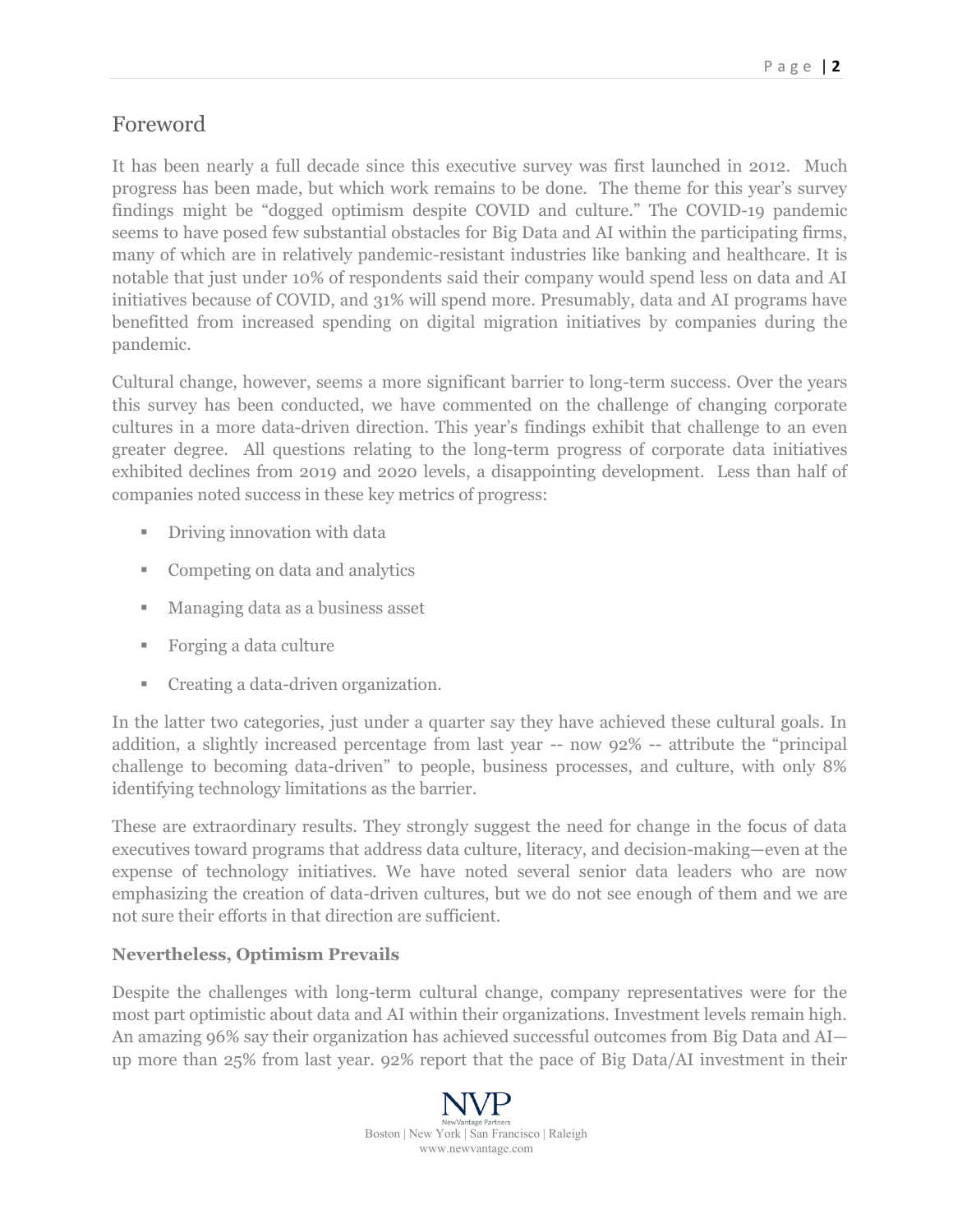organizations is accelerating  $-$  up 40% from the 2020 survey. Overall, 81% say that they are optimistic about the future of Big Data and AI in their firms.

These results suggest that 2020, despite all its business and social challenges, was the year in which AI turned the corner of value realization in large firms. The percentage reporting that AI applications are in either widespread or limited production reached 77% -- although most report only limited production. AI is still viewed as the most impactful disruptive technology, though its lead over other technologies is decreasing. It might be viewed as a sign of maturity for AI that it is becoming more familiar and viewed as less transformational.

#### **Data Leadership Still Problematic**

Although the respondents to this survey, 76% of whom are Chief Data/Analytics Officers, are positive about the technologies they manage, they are less enthusiastic about their own roles. There appears to be a growing consensus within organizations that the Chief Data/Analytics Officer has the primary responsibility for data – 49%, however a quarter of companies still report that there is no single point of accountability. There is also increasing consensus that the focus of data leaders should be on offense and revenue-generating activities, with 70% suggesting that offense-oriented data initiatives are more vital than defense-oriented ones like regulatory and compliance issues. We have observed both trends within companies recently.

Over the past several years of this survey, the percentage reporting that the profile for a successful chief data officer is an "external change agent or outsider" has increased. This year, however, that percentage declined a bit, as did the percentage advocating that the CDO is a line of business executive with responsibility for business results. The category that has increased this year — by about 8% -- is a CDO who is a company veteran or insider. Perhaps this is a signal that such executives are more likely to bring about change in company cultures related to data.

Perhaps the best indicator of the problematic nature of data leadership is that just under half of the respondents feel that the Chief Data Officer role is still "nascent and evolving." But it is somewhat good news that the percentage feeling that the role is "successful and established" has increased by about 5% over the past year, and those feeling the role is "struggling with turnover" has decreased by the same percentage.

In summary, the data leaders whose perspectives are reported in this survey believe strongly in the value of data, analytics, and AI. They do not appear to be as confident that their role is structured in the right way. And they are even less convinced that their company is on the right path toward data-driven cultures and organizations. We hope that these perspectives will lead to a change in the focus and emphasis of data-related programs and processes during 2021 and in the years ahead.

Thomas H. Davenport and Randy Bean

January 2021

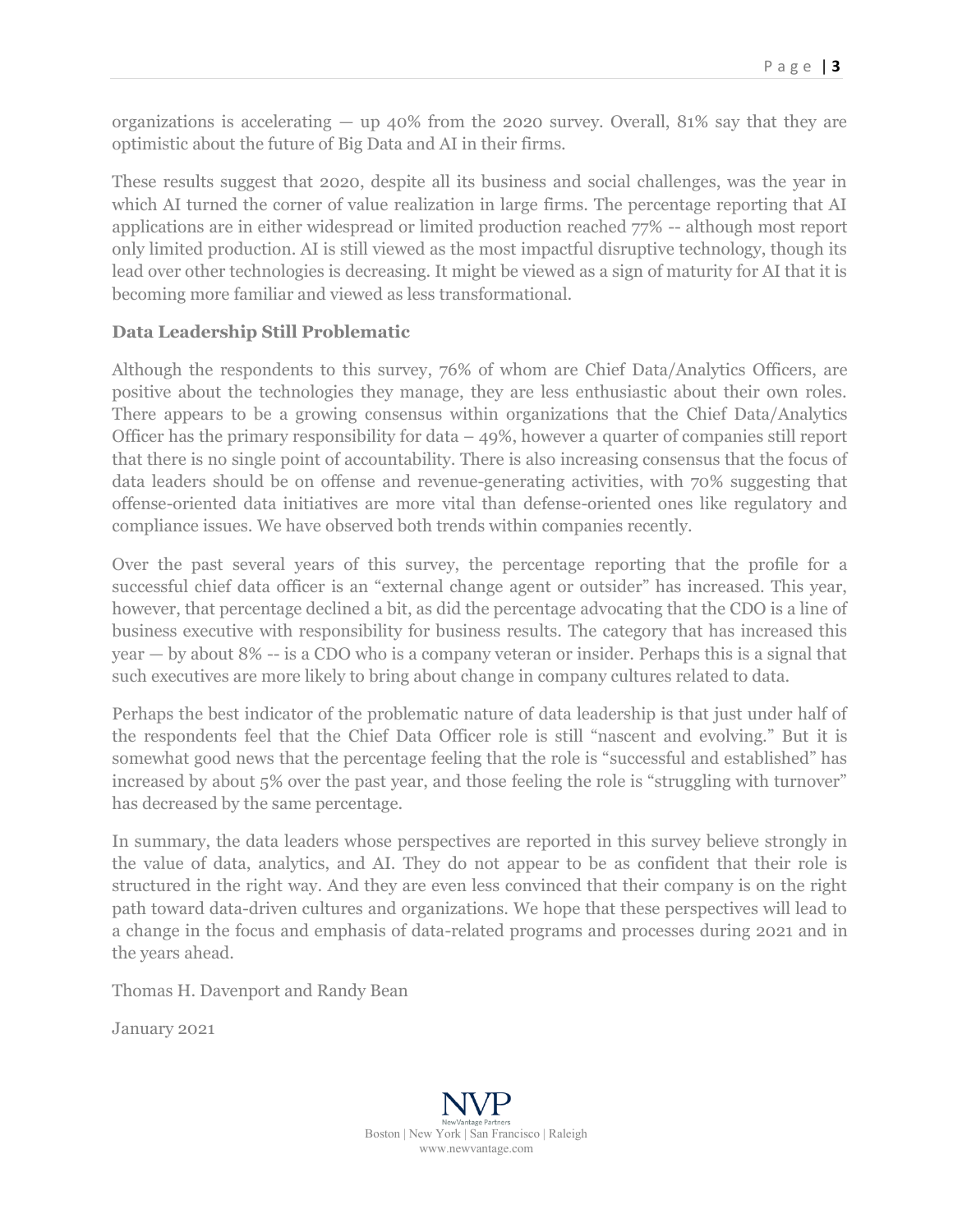# Introduction

Since this executive survey was first launched in 2012, nearly a decade ago, leading companies have steadily invested in Big Data and Artificial Intelligence (AI) initiatives in efforts to become more data-driven and apply data to make better business decisions. Big Data and AI investment has reached a state where it is nearly universal, with 99% of firms reporting active investment in these areas, and 91.9% reporting that the pace of investment is accelerating.

Even with these levels of committed investment, challenges remain. Firms are continuing to struggle to derive value from their Big Data and AI investments and to become data-driven organizations. The following findings from our 2021 survey reflect the challenges that firms are facing:

- Only 48.5% are driving innovation with data
- Only 41.2% are competing on analytics
- Only 39.3% are managing data as a business asset
- Only 30.0% have a well-articulated data strategy for their company
- Only 29.2% are experiencing transformation business outcomes
- Only 24.4% have forged a data culture
- Only 24.0% have created a data-driven organization.

Clearly, there is opportunity for growth and improvement. Afterall, becoming a data-driven organization represent a transformational process. For the  $5<sup>th</sup>$  consecutive year, executives report that cultural challenges – not technology challenges – represent the biggest impediment to successful adoption of data initiatives and biggest barrier to realizing business outcomes.

Data is a journey, and in this spirit, the theme of the 2021 executive survey is "The Journey to Becoming Data-Driven: A Progress Report on the State of Corporate Data Initiatives".

This survey was first conducted in 2012 -- in response to Fortune 1000 business and technology C-Executives who sought to understand the potential impact of Big Data, and its implications for their businesses.

For this survey and report, the term Big Data is used in its broadest sense – meant to comprise all investments in corporate data initiatives, regardless of the volume or type of data.

We are very grateful to report this year that 85 Fortune 1000 or industry leading firms are represented in our 2021 survey, our highest rate of participation and representation. This year, a record 76.0% of respondents held the role of Chief Data Officer or Chief Analytics Officer.

As always, a special thank you to all the executives who participated. We are very appreciative.

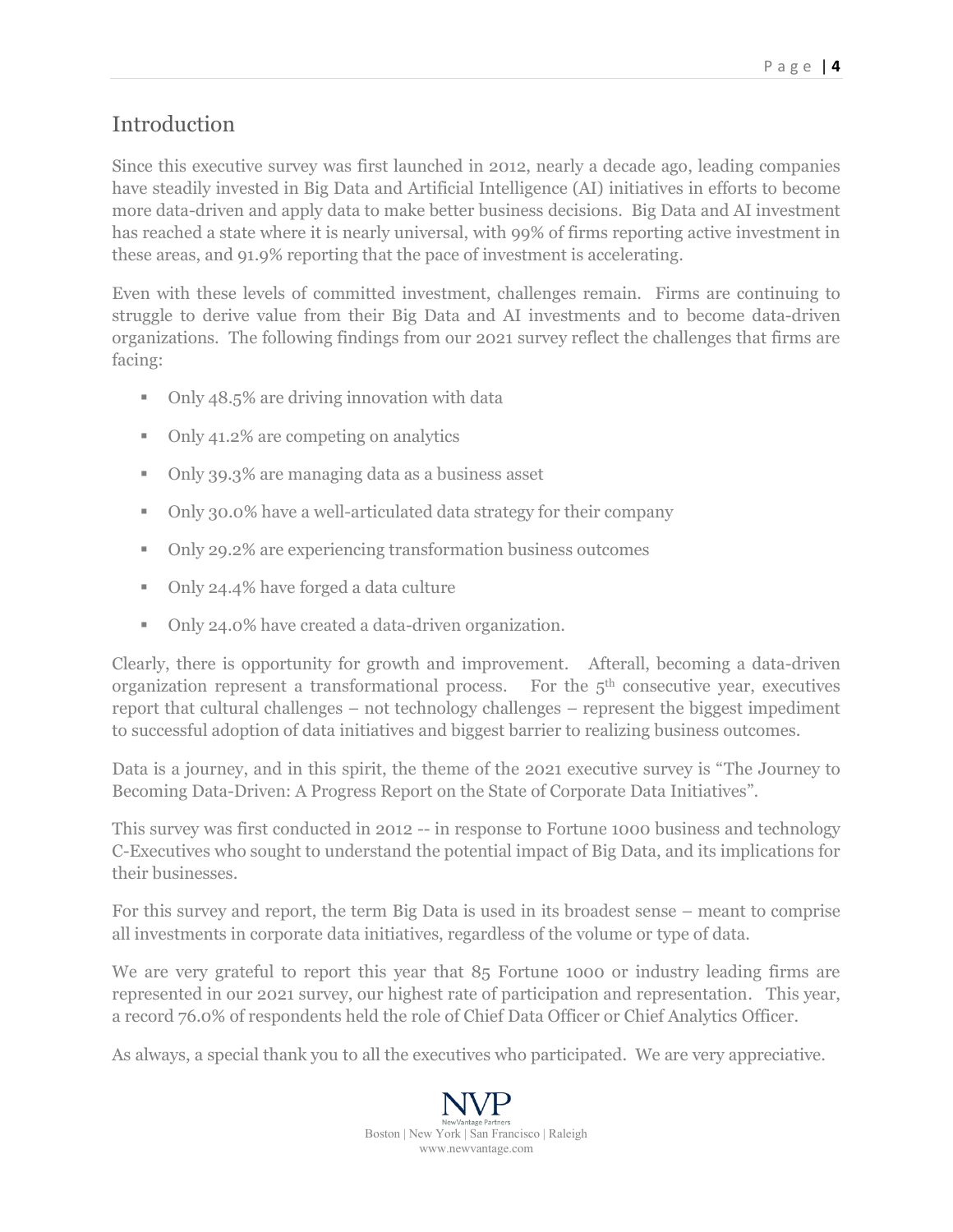# 2021 Survey Participating Firms

A record number of blue-chip companies participated in the 2021 executive survey – a total of 85 firms. Data intensive industries are heavily represented. Here are the 2021 participants:

| <b>FINANCIAL SERVICES   INSURANCE</b> |                                                  |                              |
|---------------------------------------|--------------------------------------------------|------------------------------|
| AIG                                   | <b>Freddie Mac</b>                               | <b>Nuveen   TIAA</b>         |
| <b>Ally Financial</b>                 | <b>Hanover Insurance</b>                         | <b>PNC Bank</b>              |
| <b>American Express</b>               | <b>The Hartford</b>                              | <b>Prudential</b>            |
| <b>American Family</b>                | <b>Huntington Bank</b>                           | <b>Regions Bank</b>          |
| <b>Bank of America</b>                | <i><b>Invesco</b></i>                            | <b>Scotia Bank</b>           |
| <b>Bank of China</b>                  | <b>JP Morgan Chase</b>                           | <b>State Street</b>          |
| <b>Berkshire Hathaway</b>             | <b>Kemper Insurance</b>                          | <b>Sun Life Financial</b>    |
| <b>Capital One</b>                    | <b>Key Bank</b>                                  | <b>Swiss Reinsurance</b>     |
| <b>Capital Group</b>                  | <b>Liberty Mutual</b>                            | <b>TD Ameritrade</b>         |
| <b>Charles Schwab</b>                 | <b>London Stock Exchange</b>                     | <b>TD Bank</b>               |
| Citigroup                             | <b>M&amp;T Bank</b>                              | UBS                          |
| <b>Citizens Bank</b>                  | <b>Mastercard</b>                                | <b>VISA</b>                  |
| <b>Credit Suisse</b>                  | <b>Mass Mutual</b>                               | <b>Voya Financial</b>        |
| <b>Deutsche Bank</b>                  | <b>Met Life</b>                                  | <b>Webster Bank</b>          |
| <b>Discover</b>                       | <b>MFS Investments</b>                           | <b>Wells Fargo</b>           |
| <b>Equitable</b>                      | Moody's                                          | <b>Zions Bank</b>            |
| <b>Fannie Mae</b>                     | <b>Morgan Stanley</b>                            |                              |
| <b>Fidelity Investments</b>           | <b>New York Life</b>                             |                              |
| <b>HEALTHCARE   LIFE SCIENCES</b>     |                                                  |                              |
| <b>Alexion</b>                        | <b>Cerevel</b>                                   | <b>Merck</b>                 |
| <b>Alkermes</b>                       | Cigna                                            | <b>Optum   United Health</b> |
| <b>Anthem</b>                         | <b>CVS Health</b>                                | <b>Parexel</b>               |
| Astellas                              | <b>Eli Lilly</b>                                 | <b>Pfizer</b>                |
| <b>Bristol-Meyers Squibb</b>          | <b>Glaxo Smith Kline</b>                         | <b>Sanofi</b>                |
| <b>Celgene</b>                        | <b>H3 Biomedicine</b>                            |                              |
| <b>Cellarity</b>                      | Humana                                           |                              |
|                                       | <b>CONSUMER   BUSINESS SERVICES   GOVERNMENT</b> |                              |
| <i><b>Alliance Data</b></i>           | <b>Global Energy</b>                             | <b>Richemont</b>             |
| <b>Bose</b>                           | <b>Hanesbrands</b>                               | <b>Rogers Communications</b> |
| <b>Bloomberg</b>                      | <b>McDonalds</b>                                 | <b>Starbucks</b>             |
| <b>Catalina Marketing</b>             | <b>Neustar</b>                                   | <b>Walmart</b>               |
| <b>Equifax</b>                        | <b>New York City</b>                             |                              |
|                                       |                                                  |                              |
|                                       |                                                  |                              |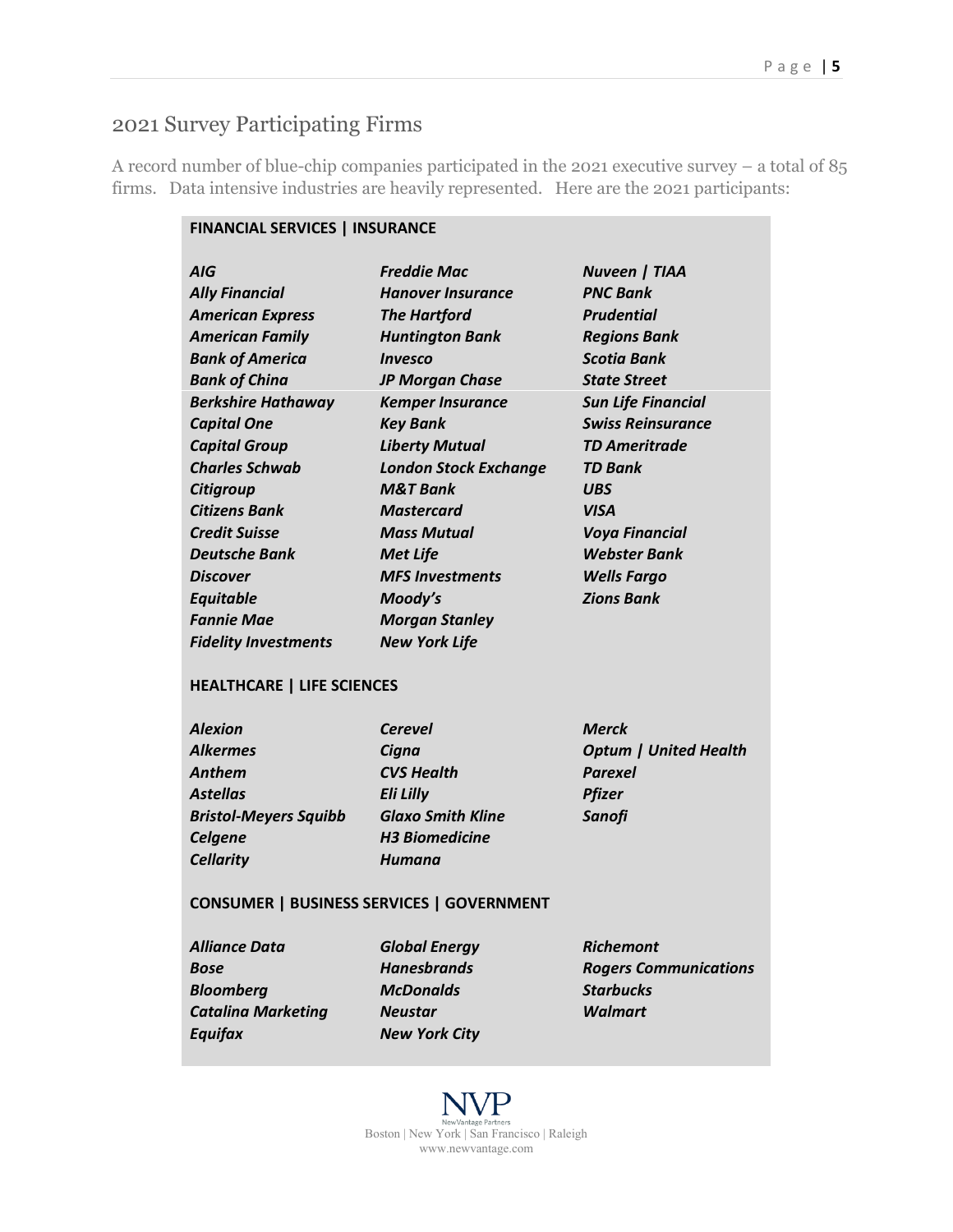### 2021 Participant Summary

The 2021 survey continues to reflect heavy participation from data intensive industries. Financial services firms continue to be at the forefront in term of the scope and depth of their data requirements and initiatives.

Healthcare and life sciences continue to be an area of growth in data usage, a point that was well illustrated by the response to the COVID-19 epidemic during 2020, and the focus on gathering Big Data to forecast case rates, mortality, and to rapidly develop a safe and effective vaccine.

This year's survey also features representation from a range of firms that are committed to using data to make better business decisions. The Fortune 1000 is well represented by some of the best known and well-established brands.

Here is a summary of 2021 survey participants by industry segment.

| <b>Industry Participation</b>     | 2018  | 2019  | 2020  | <u> 2021</u> |
|-----------------------------------|-------|-------|-------|--------------|
| <b>Financial Services</b>         | 77.2% | 73.8% | 67.1% | 66.3%        |
| <b>Healthcare   Life Sciences</b> | 8.8%  | 16.6% | 25.6% | 21.8%        |
| <b>Additional Industries</b>      | 14.0% | 9.6%  | 7.3%  | 11.9%        |

NewVantage Partners Executive Survey respondents constitute the most senior corporate executives with oversight and responsibility for Big Data and AI initiatives within their respective firm. Upon publication of the 2012 survey, Thomas H. Davenport called the survey "one of the few I have seen that focuses on large organizations and offers responses from C-level executives". Nearly a decade later, with this being our 9th survey of senior corporate executives, the prominence and reach of the survey and its participants continues to grow. The survey has become an industry benchmark, quoted in leading business publications, and referenced at industry events worldwide.

The following represents a summary of the 2021 executive survey participants by responsibility.

| <b>Respondent Role</b>                            | 2018  | 2019  | 2020  | 2021  |
|---------------------------------------------------|-------|-------|-------|-------|
| Chief Data Officer   Data Leader                  | 55.6% | 56.8% | 62.2% | 65.0% |
| <b>Chief Analytics Officer   Analytics Leader</b> | 15.3% | 16.0% | 11.0% | 11.0% |
| Chief Information Officer   Technology Leader     | 13.9% | 17.3% | 21.9% | 12.0% |
| <b>Chief Executive Officer   Business Leader</b>  | 5.6%  | 2.5%  | 2.4%  | 2.0%  |
| Chief Marketing/Digital Officer   Strategy Leader | 2.8%  | 4.9%  | 1.2%  | 3.0%  |
| <b>Other</b>                                      | 6.9%  | 2.5%  | 1.2%  | 7.0%  |

Chief Data/Analytics Officers constitute a new high of 76.0% of this year's survey respondents.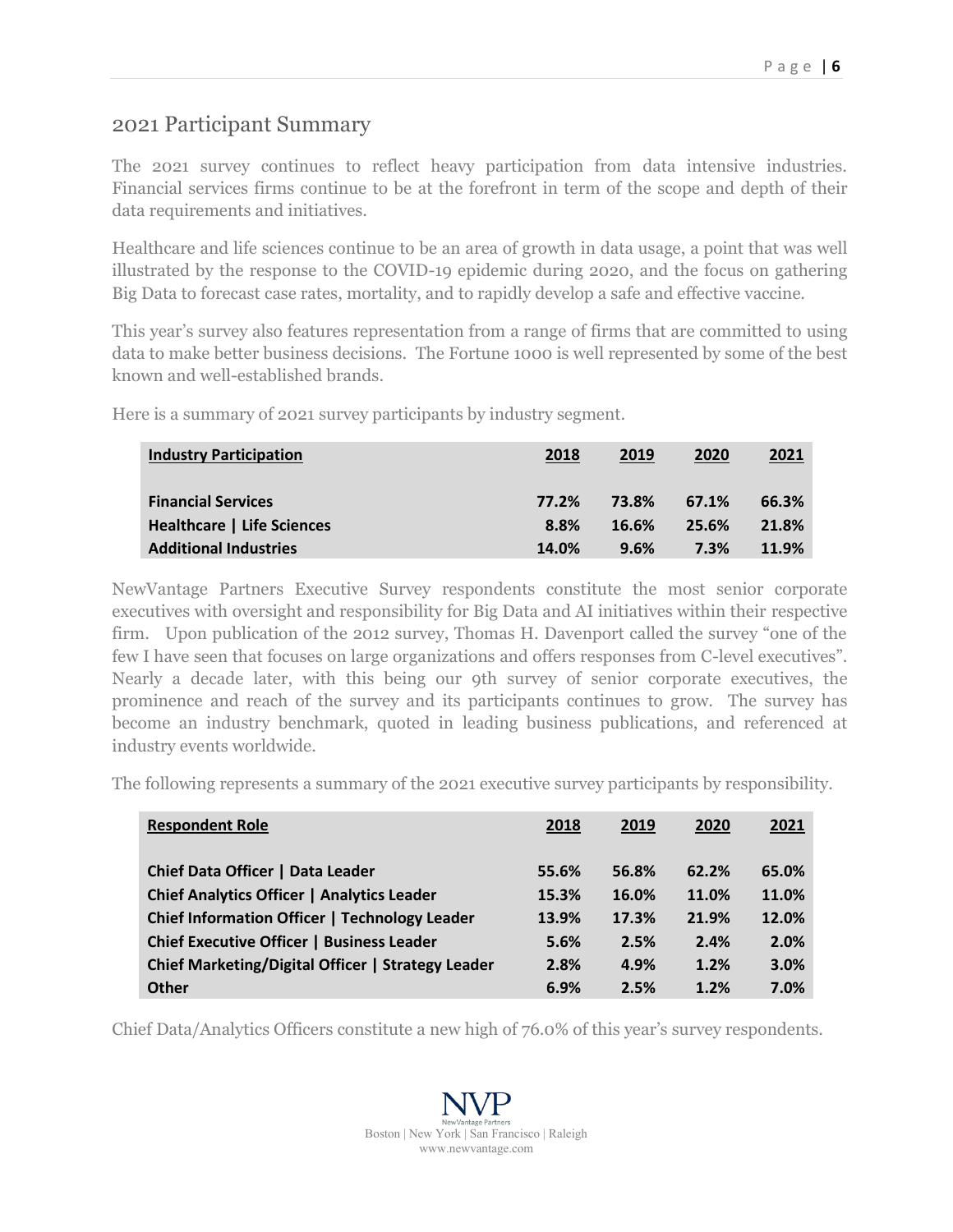#### 2021 Executive Summary

Leading companies have made significant strides in their efforts to realize business results from their Big Data and AI investments, as evidenced by the data in this year's survey. However, significant challenges remain. Anyone who has spent serious time in the field of data understands that becoming a data-driven organization does not happen overnight.

Building a data culture is a process. These efforts unfold over time. Perhaps, what has been less appreciated is how much time these data-transformation efforts take for mainstream companies, saddled with legacy systems, legacy cultures, and in some cases, legacy skill sets.

Here is a summary of key themes from NewVantage Partners 2021 Executive Survey:

#### **A decade in, Big Data is firmly in the mainstream**

When this survey was first launched nearly a decade ago, companies had just begun to embrace Big Data and its expected transformational impact. Today, nearly a decade later, mainstream companies have come a long way in having expanded their commitment and investments in data. This is evidenced by the percentage of firms investing in data initiatives  $-99.0\%$ , appointment of a Chief Data Officer (CDO) – 65%, and reporting of measurable business outcomes – 96.0%. There is no question that Big Data has been absorbed into the mainstream during this decade.

#### **Leading companies report significant strides in achieving business outcomes**

Big Data and AI investment is holding strong and the pace of investment is accelerating, as are companies reporting successful business outcomes. This year, there was nearly universal acknowledgement -- 96.0% -- that Big Data and AI efforts were yielding results, an increase from half that number  $-48.4\%$  -- just a half decade ago.

#### **Companies still face significant headwinds to becoming Data-Driven however**

Making a commitment to data-driven transformation is one thing; executing on that commitment is quite another. A decade into these efforts, companies still have a long-way to go – only 39.3% are managing data as an asset; only 24.4% have forged a data culture within their firms; only 24.0% have created a data-driven organization. There is still much work to be done. Leading companies still have some ways to go on their data journey.

#### **The Chief Data Officer role is firmly established, but not firmly defined**

Mainstream companies have firmly adopted the CDO role during the past decade – 12.0% in 2012 to 65.0% in 2021. However, clarity on responsibilities, focus, purview, and reporting relationship remains in flux. Less than half of Chief Data Officers  $-49.5\%$  -- have primary responsibility for data within their firm. Organizations fluctuate between appointing external change agents  $-44.4\%$  -- and company insiders  $-23.5\%$ . Only a third of companies  $-33.3\%$  -confirm that the CDO role is successful and established, although this represents an improvement from 2020.

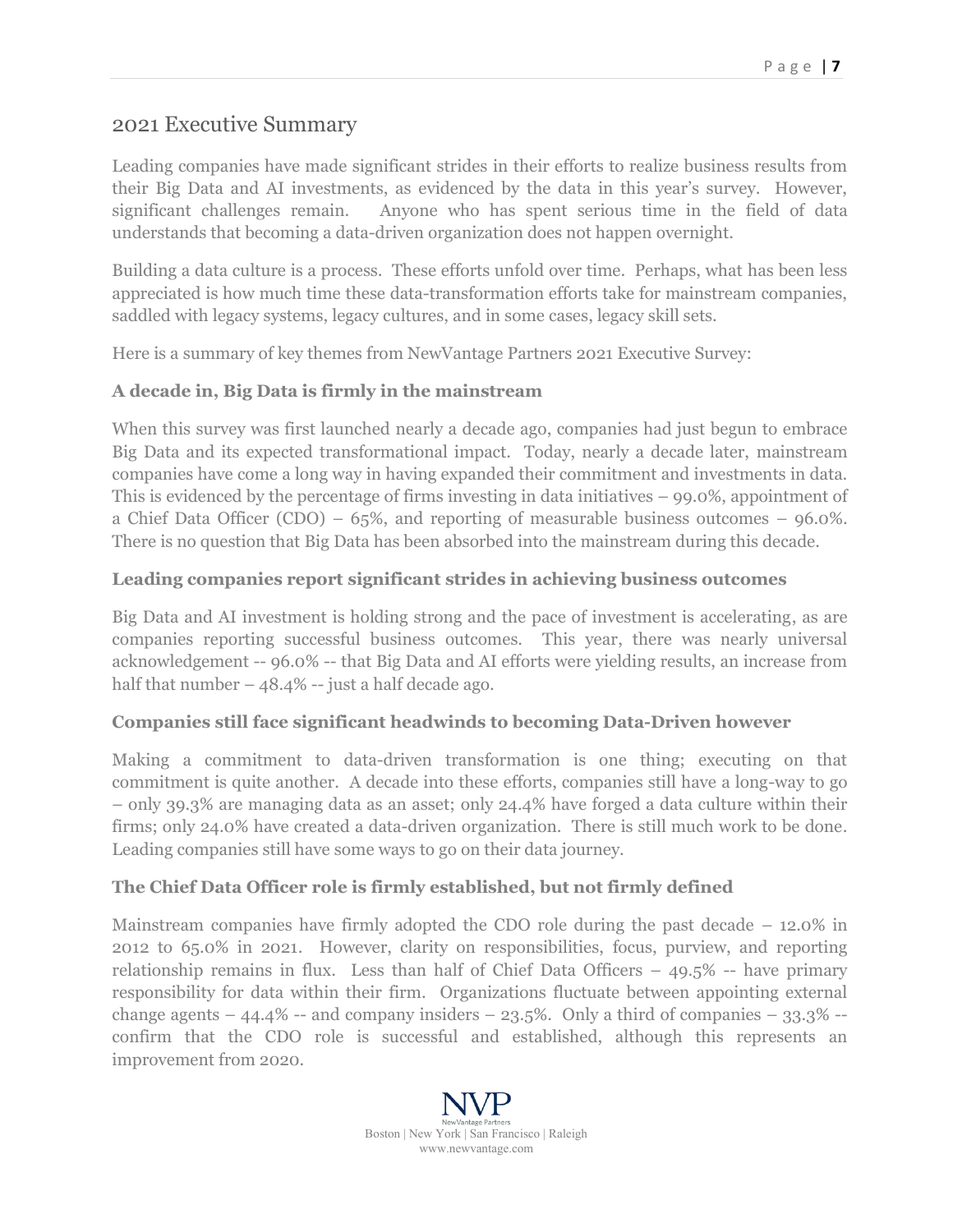#### **Culture still eats strategy for breakfast**

This aphorism is attributed to legendary management consultant Peter Drucker, and it certainly appears to hold true for data transformation efforts. Leading companies continue to identify culture – people, process, organization, change management – as the biggest impediment to becoming data-driven organizations – 92.2%. Few companies – only 30.0% -- have even developed a well-articulated data strategy that culture could eat for breakfast. There is plenty of work to be done.

#### **Adoption of Artificial Intelligence (AI) increases at a steady pace**

Companies are progressing steadily in their adoption of AI initiatives  $-77.8\%$  of companies report AI capabilities to be in widespread or limited production, up from 65.8% last year; only 4.1% report no applications of AI in use. With overall investment levels in data and AI increasing, progressive adoption of AI capabilities can be expected to continue.

#### **Although progress has been slow, companies express hope for the future**

In spite of the many challenges that leading companies face as they pursue efforts to become more data driven, an overwhelming majority of executives are hopeful for the future – 81.0% expressed optimism about the outlook for data/AI within their firms; 91.9% indicated that the pace of investment in data/AI was accelerating; 45.4% described their companies as leaders in making progress on data/AI; 91.6% reported that even with the COVID-19 epidemic, their companies would be spending the same or more on data and AI initiatives. Companies appear to be committed to progressing their data-driven efforts entering 2021.

#### **A decade of transformation. What lies ahead?**

Looking back a decade to when this survey was first launched at the behest of a group of leading corporate executives, the interceding decade has represented a period of meaningful transformation for mainstream companies. Big Data and AI were nascent capabilities which received minimal investment. Firms had begun to think about what it would mean to be datadriven, but few had developed formalized programs and articulated a corporate commitment. The function of a Chief Data Officer was non-existent, except within a small handful of companies. In those instances, the role was mainly structured around risk mitigation and regulatory compliance.

During the past decade, Big Data and AI have become mainstream. Firms are deeply engaged in this transformation and there will be no turning back. This annual survey is a testament to the efforts of data executives and practitioners to raise corporate consciousness around the business value of well managed data for business decision making. We have come far. There is still much progress to be made.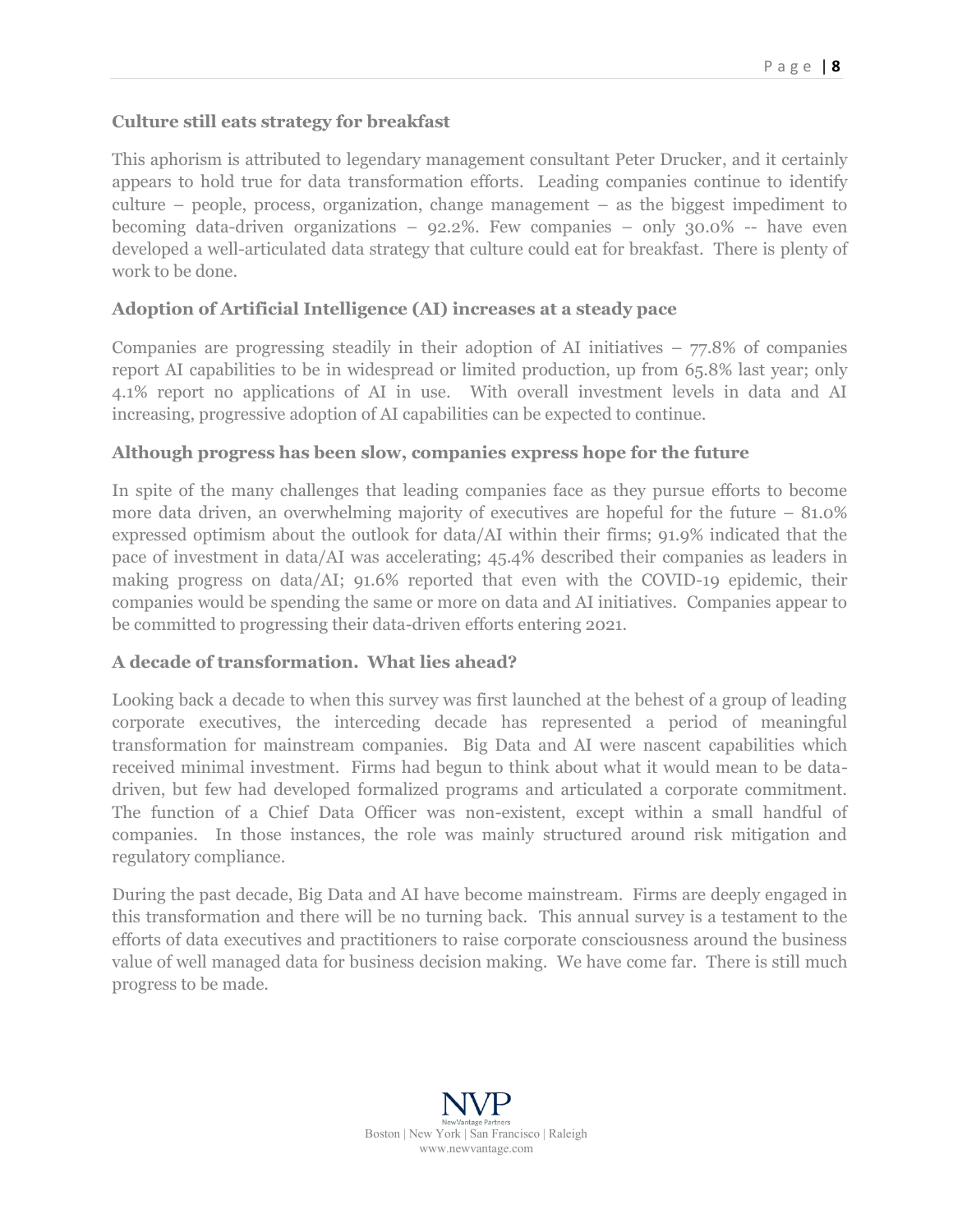#### Investment

In recent years, it became evident that investment in Big Data and AI initiatives has become essentially universal. Data initiatives have become mainstream. As data continues to proliferate, companies are struggling to stay ahead of the demand by investing in data governance, data management, data literacy, and a range of initiatives to ensure that they progress in their efforts to make more and better data-driven decisions.

Investment in Big Data and AI initiatives is largely unchanged in recent years. Data investment has become ubiquitous.

| <b>Investment in Big Data/AI</b> | 2019  | 2020  | <u> 2021</u> |
|----------------------------------|-------|-------|--------------|
| <b>Investing in Big Data/AI</b>  | 97.2% | 98.8% | 99.0%        |

Following a notable decrease in the pace of investment in Big Data and AI initiatives in 2020, executives report that the pace of investment has resumed – 91.9% noting an increase in the pace. One possible explanation for this increase is that firms are investing again after taking a year to digest the rising levels of investment of previous years.

| Pace of Investment in Big Data/AI | 2019  | 2020  | <u>2021</u> |
|-----------------------------------|-------|-------|-------------|
| <b>Pace is Accelerating</b>       | 91.6% | 51.9% | 91.9%       |
| <b>No</b>                         | 8.4%  | 46.9% | 8.1%        |

Total dollar investment in Big Data and AI has remained consistent since 2020, with 62% of firms reporting investment exceeding \$50M.

| <b>Investment in Big Data/AI</b>       | 2018           | 2019           | 2020           | 2021           |
|----------------------------------------|----------------|----------------|----------------|----------------|
| Greater than \$500M<br>\$50M -- \$500M | 12.7%<br>27.0% | 21.1%<br>33.9% | 18.3%<br>46.5% | 16.7%<br>45.3% |
| Under \$50M                            | 60.3%          | 45.0%          | 35.2%          | 38.0%          |

Big Data and AI investment appears to be generally consistent with recent years, with offensive revenue generation – 82.7% -- being the dominant driver of investment, although there has been a modest decline in recent years, perhaps due to greater attention to issues of risk mitigation.

| <b>Drivers of Big Data/AI Investment</b> | 2019  | 2020  | 2021  |
|------------------------------------------|-------|-------|-------|
| <b>Offensive</b>                         | 91.7% | 89.0% | 82.7% |
| <b>Defensive</b>                         | 8.3%  | 11.0% | 17.3% |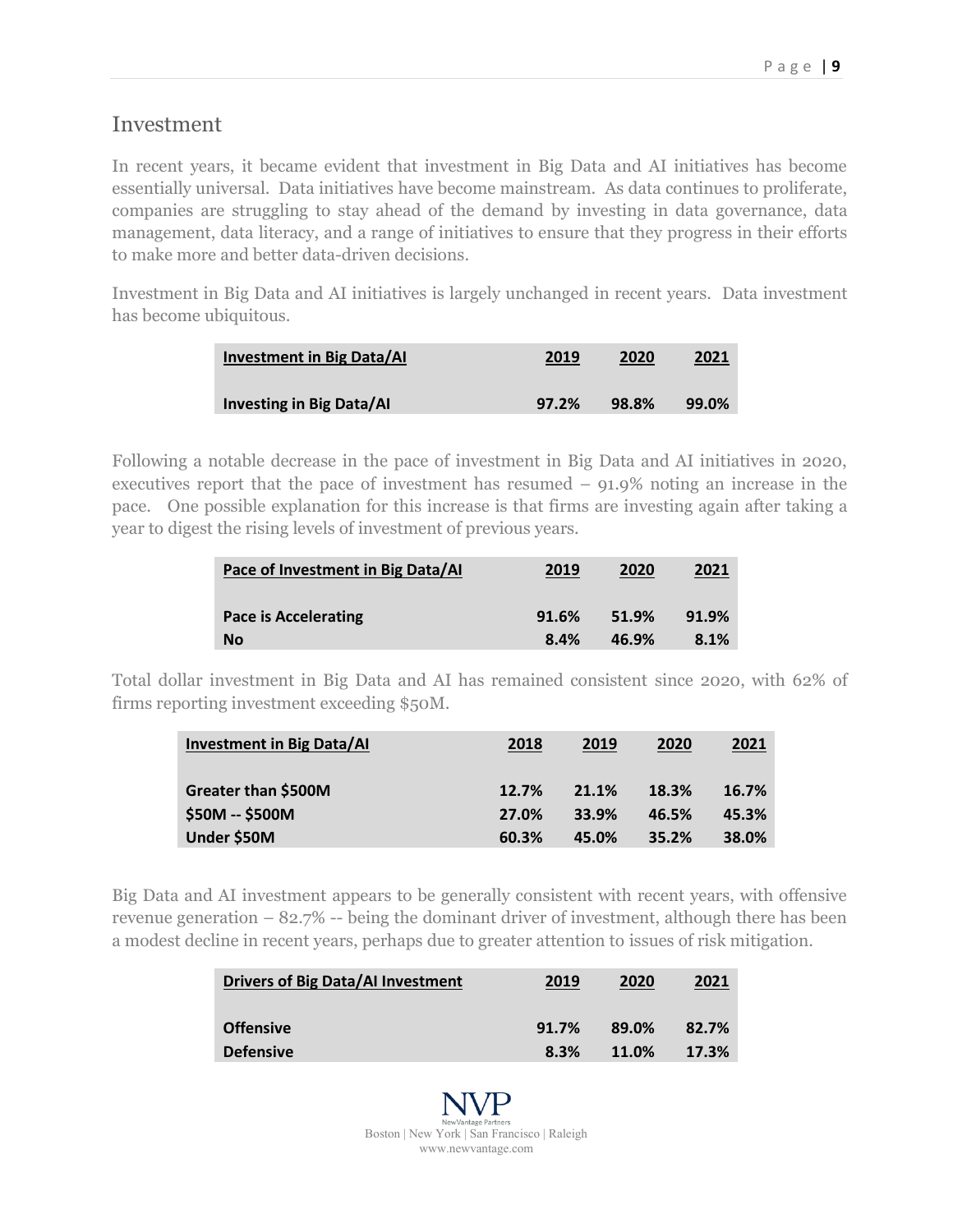It is noteworthy that fewer executives named AI and Machine Learning as the most impactful disruptive technology in this year's survey, down from 69.5% in 2020 to 47.5% in 2021.

This may be attributed to a notable increase in AI investment and adoption, with the result that AI has become adopted into the mainstream and is no longer viewed as being disruptive, or attributable to a more modest outlook and expectations relative to the application of AI within the companies that participated in the survey.

Cloud Migration continues to be an important consideration for leading companies, increasing from 11.0% to 16.8% this year. Other disruptive technologies receiving double-digit mention include digital technologies and modern data architectures.

| <b>Most Impactful Disruptive Technology</b> | 2017  | 2018  | 2019  | 2020  | 2021  |
|---------------------------------------------|-------|-------|-------|-------|-------|
| <b>Al/Machine Learning</b>                  | 46.6% | 71.8% | 80.0% | 69.5% | 47.5% |
| <b>Cloud Migration</b>                      | 8.2%  | 12.7% | 8.8%  | 11.0% | 16.8% |

AI investment and adoption continues to grow, with 95.9% of firms reporting that AI is being used in some form of pilot or production initiatives. Companies reporting an increase in instances of AI in widespread or limited production also rose from 65.8% in 2020 to 77.8% in this year's survey.

| <b>Al Investment and Adoption</b> | 2020  | 2021  |
|-----------------------------------|-------|-------|
| AI in Widespread Production       | 14.6% | 12.1% |
| <b>Al in Limited Production</b>   | 51.2% | 65.7% |
| <b>Al in Pilot</b>                | 26.8% | 18.1% |
| <b>No Al in Use</b>               | 7.3%  | 4.1%  |

Notably, in this unprecedented and challenging year for all companies, that investments levels in Data/AI spending were largely unchanged due to COVID-19. An overwhelming majority of companies – 90.6% -- reported that spending increased or remained the same due to COVID-19, with  $31.3\%$  spending more than anticipated.

| Impact of COVID-19 on Data/AI Spending | 2021  |
|----------------------------------------|-------|
| <b>Spending More</b>                   | 31.3% |
| <b>Spending Same</b>                   | 59.3% |
| <b>Spending Less</b>                   | 9.4%  |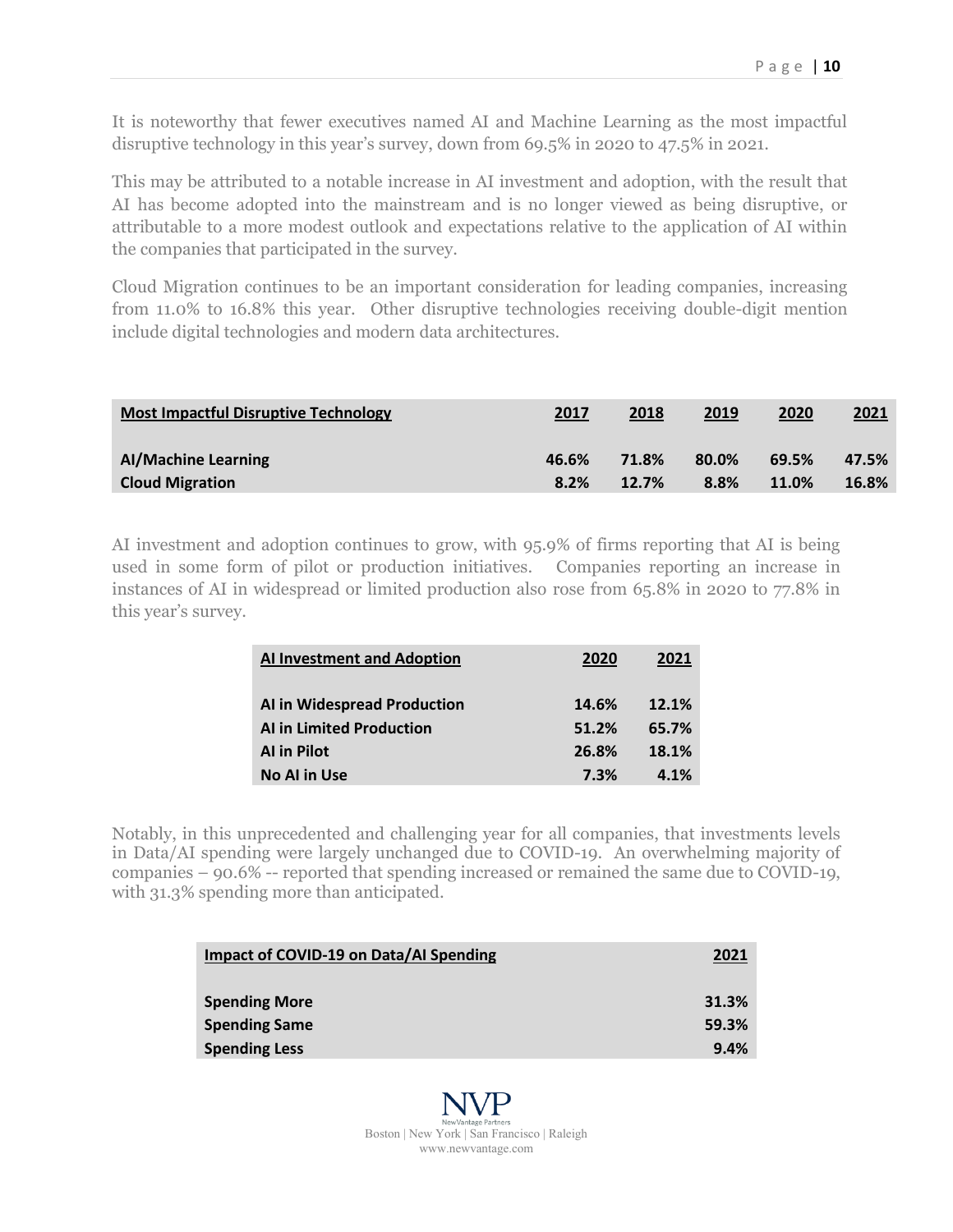## Business Results

Big Data and AI adoption continue to represent a significant challenge as leading companies struggle to become data driven. Rather than exhibiting steady improvement, firms appear to be confronting greater challenges as demands increase, data volumes grow, and companies seek to mature their data capabilities.

Organizations continue to struggle with making the transformation to becoming data driven, as reflected in the metrics, and evidenced in notable declines in key measures of achievement:

- Only 24.0% have created a data-driven organization, a decline from 37.8%
- Only 24.2% have forged a data culture, down from 26.8%
- Only 39.3% are managing data as a business asset, a decrease from 50.0%
- Only 42.1% are competing on data and analytics, a decline from 45.1%
- Only 48.5% are driving innovation with data, a fall from 48.5%
- In addition, only 29.2% are achieving transformational business outcomes, and only 30.0% of firms have developed a well-articulated data strategy for their company.

| The State of Big Data/AI                  | 2019  | 2020  | 2021  |
|-------------------------------------------|-------|-------|-------|
| <b>Driving Innovation with Data</b>       | 59.5% | 64.2% | 48.5% |
| <b>Competing on Data and Analytics</b>    | 47.6% | 45.1% | 41.2% |
| <b>Managing Data as a Business Asset</b>  | 46.9% | 50.0% | 39.3% |
| <b>Well-Articulated Data Strategy</b>     |       |       | 30.0% |
| <b>Transformational Business Outcomes</b> |       |       | 29.2% |
| <b>Forged a Data Culture</b>              | 28.3% | 26.8% | 24.4% |
| <b>Created a Data-Driven Organization</b> | 31.0% | 37.8% | 24.0% |

Even with the significant headwinds that large companies face in their efforts to become datadriven, executives are optimistic about the future. As observed, investment levels are strong and steady, and the pace of investment is increasing, as is the realization of successful business outcomes.

This year's survey observed a notable increase in companies reporting successful results from their Big Data and AI investments – a significant increase to a near-universal 96.0%, up from 70.3% in 2020 and nearly a 100% increase from 48.4% just five years ago. This suggests demonstrable progress.

| Successful Outcomes from Big Data/AI | 2017  | 2018  | 2019  | 2020  | <u>2021</u> |
|--------------------------------------|-------|-------|-------|-------|-------------|
| <b>Yes</b>                           | 48.4% | 73.2% | 62.2% | 70.3% | 96.0%       |
| No   Too Early to Tell               | 51.6% | 26.8% | 37.8% | 29.7% | $0.0\%$     |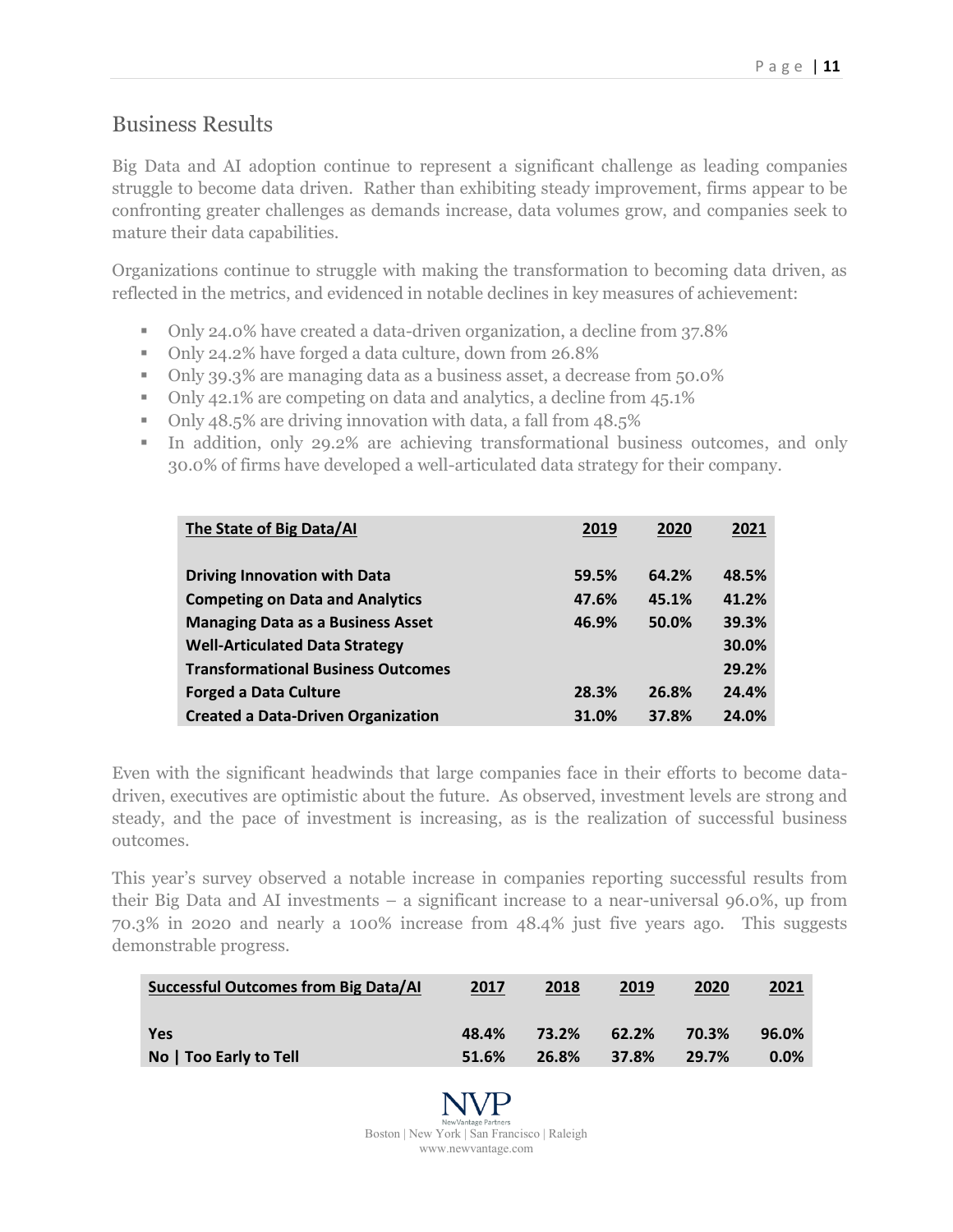This rise in achieving successful business outcomes is matched by an overall feeling of optimism – 81.0% -- on the part of corporate data executives, even with the headwinds that organizations face in their efforts to become data-driven. It appears to be the prevalent view that data is receiving its due, and that companies are on the path to turning the corner in their Big Data and AI efforts.

| <b>Outlook for Data/AI within your Firm</b> | 2021  |
|---------------------------------------------|-------|
| <b>Optimistic</b>                           | 81.0% |

This progress is further reflected in the view of company executives that their firms have established themselves as leaders  $-45.4\%$  -- in Big Data and AI. Although a majority  $-54.5\%$  -do not see their companies as leaders, this is not surprising based on the headwinds to becoming data-driven and the recognition that most companies still have a long way to go in these efforts.

| <b>Progress on Data and AI</b> | 2021  |
|--------------------------------|-------|
| <b>Leaders</b>                 | 45.4% |
| <b>Followers</b>               | 39.4% |
| Uncertain                      | 15.1% |

The greatest challenge for leading companies in their efforts to becoming data-driven continues to be due to cultural barriers – 92.2% -- not technology limitations and a lack of viable technology options. This is in instance of technology being ahead of capacity for adoption.

Firms continue to struggle with challenges relating to organizational alignment, business processes, change management, communication, people skill sets, and resistance or lack of understanding to enable change. Investments in data governance, data literacy, programs that build awareness of the value and impact of data within an organization, may represent an eventual step in the right direction.

| <b>Principle Challenge to Becoming Data-Driven</b> | 2018  | 2019  | 2020  | <u> 2021</u> |
|----------------------------------------------------|-------|-------|-------|--------------|
| People   Business Process   Culture                | 80.9% | 92.5% | 90.9% | 92.2%        |
| <b>Technology</b>                                  | 19.1% | 7.5%  | 9.1%  | 7.8%         |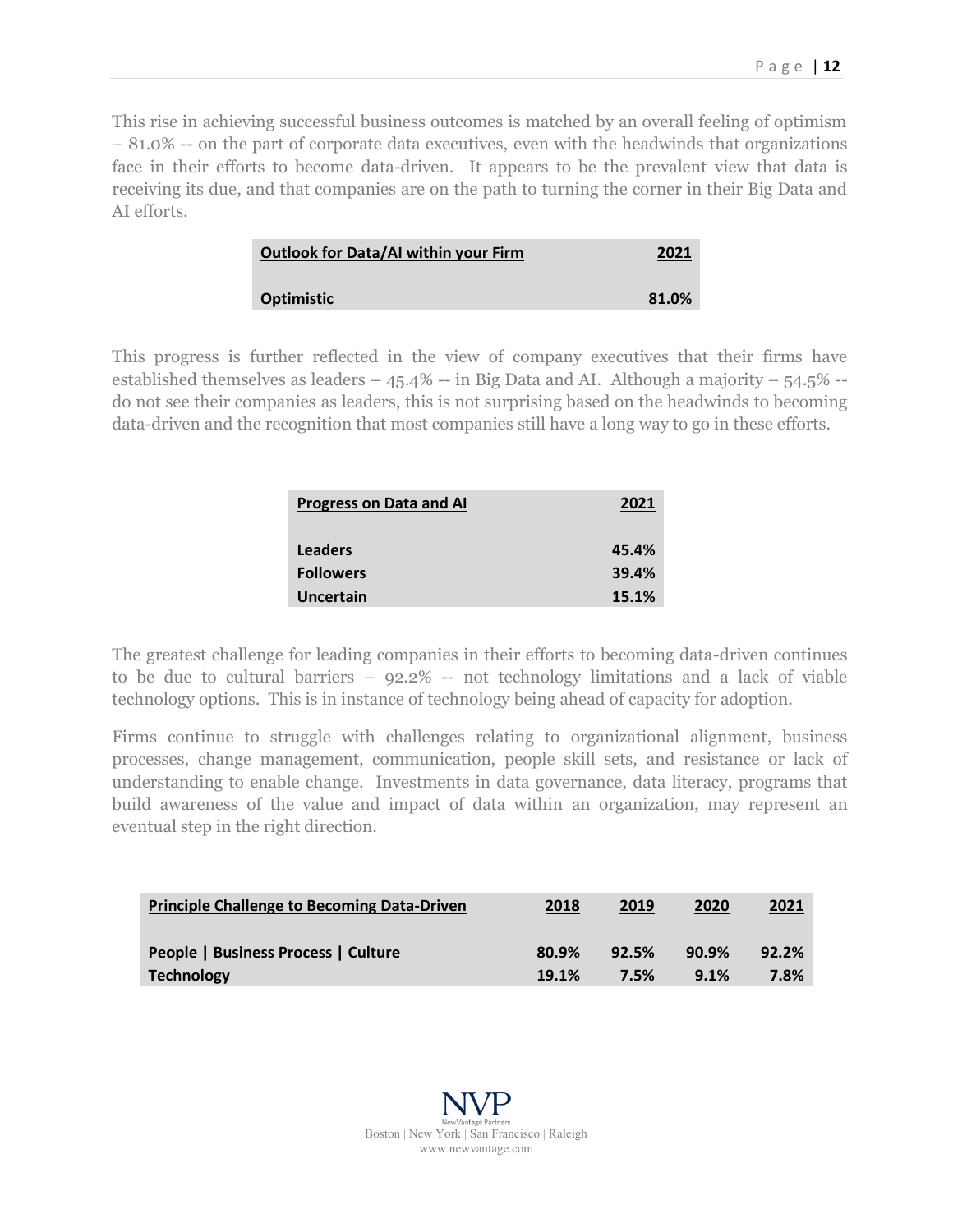# Leadership

The Chief Data Officer role is firmly established and there is no turning back. For the past half decade, well over half of leading companies have established a CDO function and appointed a Chief Data Officer. Although the role continues to evolve, companies appear to be steadfast in their commitment, with nearly two-thirds  $-65.0\%$  -- having a sitting executive in this role today.

| <b>Appointment of a Chief Data Officer</b> | 2012  | 2017  | 2018  | 2019  | 2020  | 2021  |
|--------------------------------------------|-------|-------|-------|-------|-------|-------|
| Yes                                        | 12.0% | 55.9% | 62.5% | 67.9% | 57.3% | 65.0% |
| <b>No</b>                                  | 88.0% | 44.1% | 37.5% | 32.1% | 42.7% | 35.0% |

As the CDO role has evolved during the past decade, a growing percentage of Chief Data Officers – a record 70.1% -- are focusing on offense-driven revenue generation activities, up from 54.6% in 2020 and 44.0% a half decade ago. Demand is increasing for CDO's to operate in close alignment with line of business leaders to deploy data to drive business outcomes.

| <b>Primary Focus of the CDO</b>     | 2020  | 2021  |
|-------------------------------------|-------|-------|
| <b>Offense   Revenue Generation</b> | 54.6% | 70.1% |
| Defense   Regulatory   Compliance   | 45.4% | 29.9% |

Even with this greater focus on offense and revenue generation activities, the Chief Data Officer remains a staff role for most companies. There has been no appreciable change over the past half decade in the extent to which CDO's are assuming direct revenue responsibility or P&L authority.

| CDO with revenue responsibility | 2018  | 2019  | 2020  | <u>2021</u> |
|---------------------------------|-------|-------|-------|-------------|
| Yes                             | 13.5% | 11.3% | 12.3% | 13.6%       |
| <b>No</b>                       | 86.5% | 88.7% | 87.7% | 86.4%       |

Ultimate responsibility and ownership for data continues to be an ambiguous point for most companies, with less than half of Chief Data/Analytics Officers – 49.5% -- having this responsibility and authority. Nearly one quarter of companies – 24.2% -- still point to no single point of primary accountability for data ownership within their firms, with little progress.

| <b>Primary Responsibility for Data</b>   | 2018  | 2019  | 2020  | 2021  |
|------------------------------------------|-------|-------|-------|-------|
| <b>Chief Data/Analytics Officer</b>      | 47.9% | 48.1% | 40.2% | 49.5% |
| <b>Chief Information Officer</b>         | 0.0%  | 4.9%  | 11.0% | 12.1% |
| <b>No Single Point of Accountability</b> | 23.9% | 28.4% | 26.8% | 24.2% |
| <b>Other Executive</b>                   | 0.0%  | 18.6% | 12.0% | 14.2% |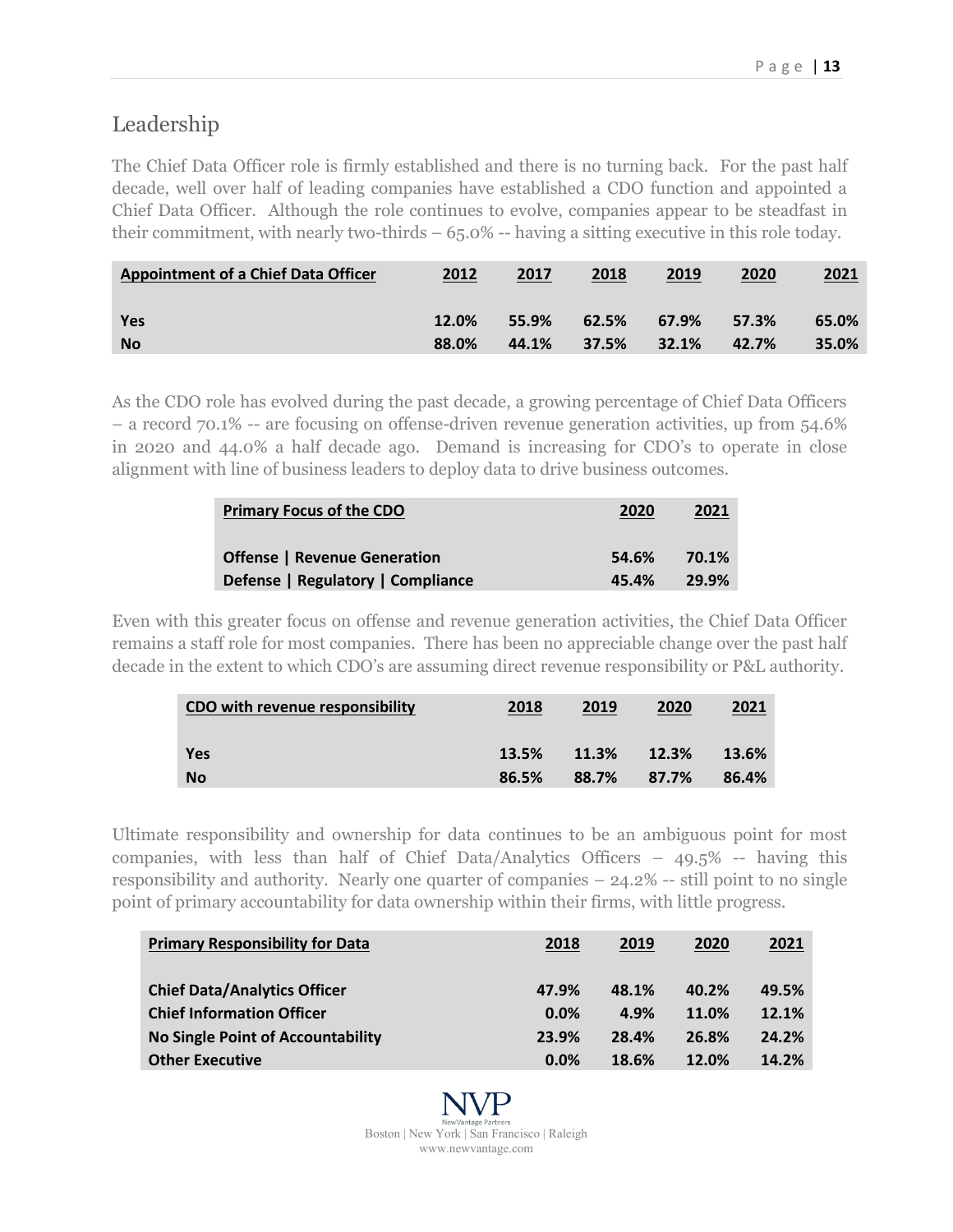Expectations of the Chief Data Officer continue to evolve, with the pendulum shifting between the desire for an external change agent who will bring an outside perspective to the company and drive business change, in contrast with the internal company veteran who knows the organization well, understands the busines culture, and knows how to get things done.

This year, there appears to be a slight shift back in the direction of company veterans  $-23.5\%$  -versus external change agents – 44.4%, but time will tell. A third of companies still look to other skill sets in filling the Chief Data Officer role, notably an ownership of business results – 16.1%, analytics leadership  $-8.6\%$ , and technology expertise, 7.4%. These numbers have remained generally consistent over the years.

| <b>Profile of a Successful Chief Data Officer</b> | 2018  | 2019  | 2020  | 2021  |
|---------------------------------------------------|-------|-------|-------|-------|
| External change agent   outsider                  | 34.0% | 38.2% | 48.5% | 44.4% |
| Company veteran   insider                         | 32.1% | 32.4% | 15.8% | 23.5% |
| LOB executive   owns business results             | 11.3% | 13.2% | 21.4% | 16.1% |
| Data scientist   analytics leader                 | 15.1% | 5.9%  | 5.7%  | 8.6%  |
| <b>Technology executive</b>                       | 7.5%  | 10.3% | 8.6%  | 7.4%  |

There continues to be a split between those companies that believe that the long-term role of the Chief Data Officer should be as an executive decision maker for the entire firm, sitting on the executive committee  $-$  47.4 %, and those who view the role as best fitting one level down  $-$ 48.4%. The view that the CDO role was interim or unnecessary in the long term appears to have diminished – down to 4.2% this year.

| Long Term Role of the CDO                      | 2018  | 2019  | 2020  | 2021  |
|------------------------------------------------|-------|-------|-------|-------|
| Sits on executive committee   Tier 1           | 50.0% | 45.0% | 37.9% | 47.4% |
| Reports to executive committee   Tier 2        | 37.1% | 37.5% | 50.7% | 48.4% |
| CDO is interim or unnecessary to be phased out | 12.9% | 17.5% | 11.4% | 4.2%  |

Ultimately, it should be no surprise that the CDO role continues to be nascent and evolving for most companies – 48.8%. A significant number of firms continuing to struggle with turnover – 17.9%. Only a third of companies – 33.3% attest to the role being well-established and fully successful, though this represents an improvement over last year  $-27.9\%$ . Clearly, the Chief Data Officer role continues to evolve.

| <b>Success of the CDO Role</b>    | 2020  | 2021  |
|-----------------------------------|-------|-------|
| <b>Successful and Established</b> | 27.9% | 33.3% |
| <b>Nascent and Evolving</b>       | 49.1% | 48.8% |
| <b>Struggling with Turnover</b>   | 23.0% | 17.9% |